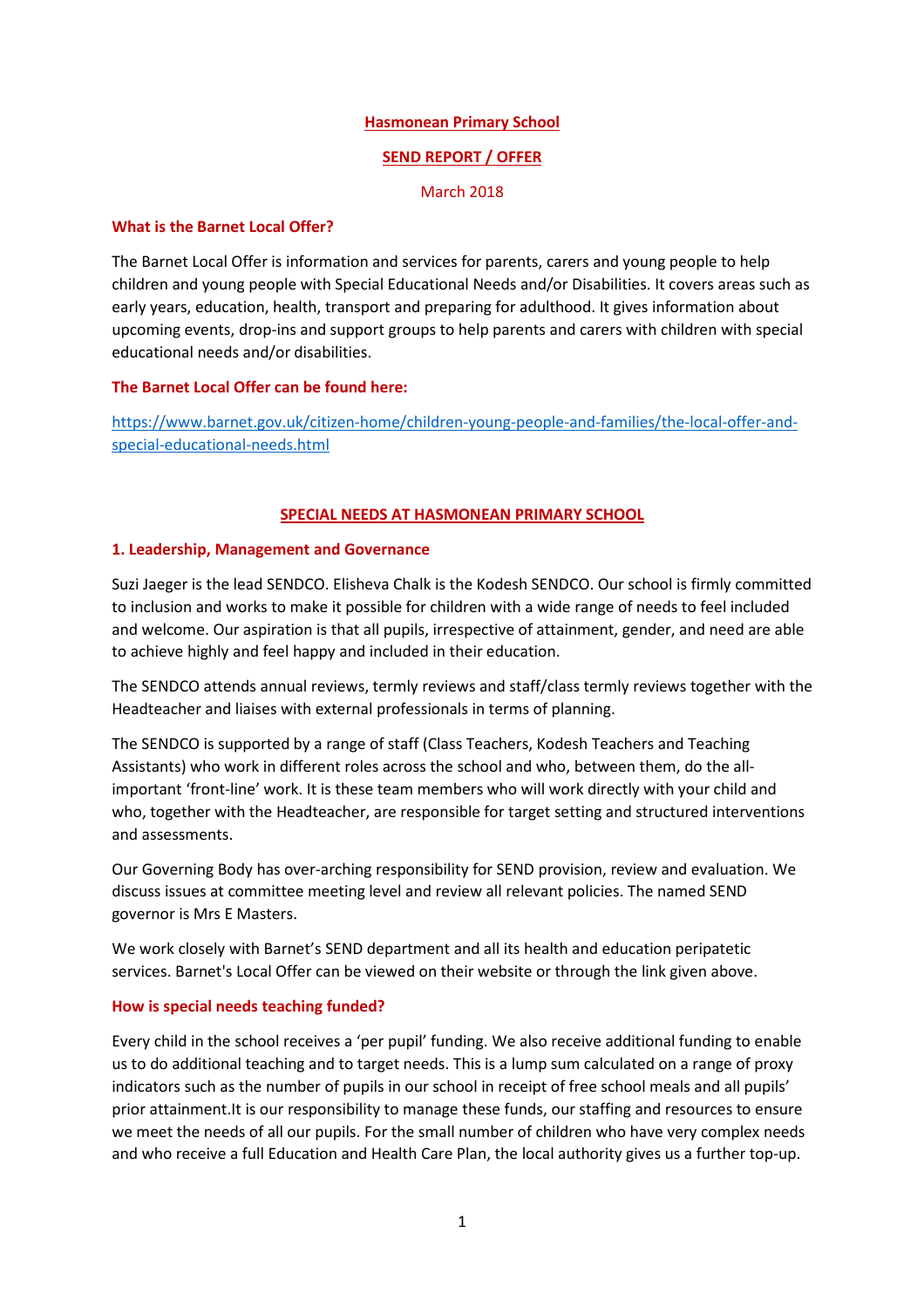# 2. Inclusive Teaching and Effective Support

From the moment children join us we are assessing them: not with tests but with observations and questions. Because we are a small school, both Kodesh and secular staff easily and readily share thoughts about children. We engage parents at the earliest opportunity if we have any concerns.

Our classrooms are well-organised, teachers plan interesting and engaging work and we all work hard to make sure all our pupils really enjoy school, are motivated and get the most out of it.

All children have different starting points, different experiences and different responses to teaching and learning. Our first principle is 'quality first teaching': this means that the Class/Kodesh teacher has a responsibility to ensure that all members of the class, irrespective of needs, feel included, succeed and can access work at the right level. This will involve teachers in considering groupings; planning work in different ways and at different levels. This is known as differentiation. Teachers differentiate through:

- How much adult guidance is given, e.g. an adult may work alongside the child;
- Giving each child careful feedback about each piece of work, and probing understanding with questions and prompts;
- How much scaffolding is given, e.g. there may be prompts for each paragraph of writing;
- How much is expected, e.g. asking the child to complete 5 calculations rather than 10;
- How much repetition there is, e.g. understanding that some children need to repeat tasks many times to secure understanding;
- How much time is given, e.g. allowing more time to complete a task; and
- The level of challenge in the set task and how much independence is expected, e.g. setting different tasks with different degrees of challenge.

We know that if teachers can get this right, more children experience success and make progress. Accessing high quality teaching means less special needs support needed.

# How do you make sure that all teachers teach in the inclusive way you aspire to?

We know that high quality teaching and skilful support will make a big difference to the progress of children with SEND. Making sure that this happens in all our classrooms is one of the most important things that we as school leaders do.

Hasmonean Primary's Leadership Team works with teachers and support staff to develop effective teaching and support for all children including those with SEND. Teachers are observed, do paired teaching, watch more experienced teachers teach and attend regular staff meetings at which we focus on:

- carefully differentiated (taking account of different needs) planning which ensures that all children can make progress;
- making sure that the Class/Kodesh Teacher takes full responsibility for all children's learning and progress;
- using a wide variety of teaching approaches, including guiding learning through demonstration;
- providing a stimulating, rich and interactive classroom environment;
- using regular, clear and rigorous assessments that help teachers to plan next steps and to track pupils' progress and identify gaps in their understanding;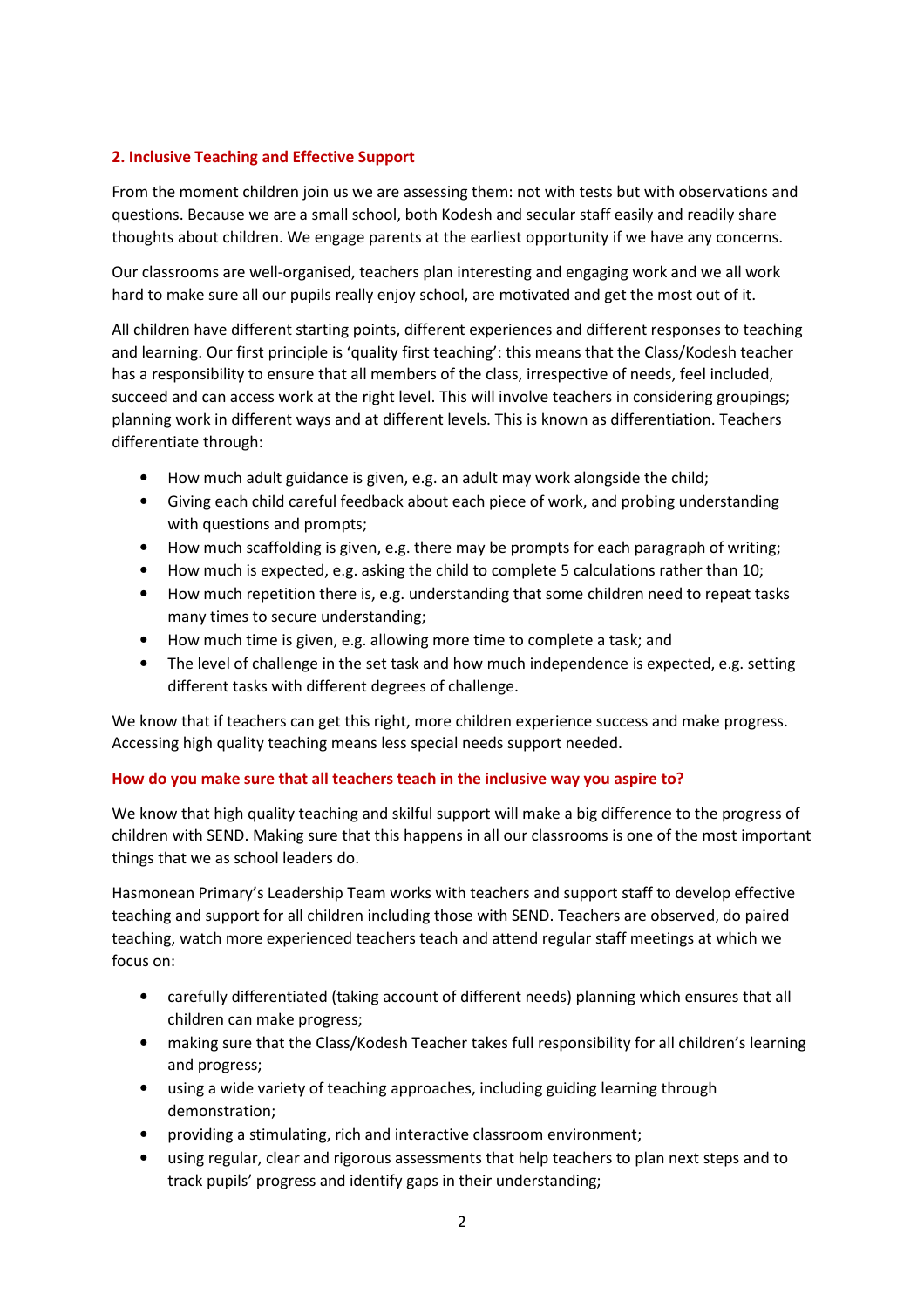• how to help all children to develop their skills as learners – and to persevere when they find learning difficult.

For our teacher appraisal, we use the eight National Teaching Standards to develop the knowledge, skills and confidence of all our teachers as part of their professional development: Teaching Standard No. 5 focuses on the adaptation of teaching to respond to the strengths and needs of all pupils.

Support staff have annual appraisals, too, and meeting the needs of SEND pupils will form a part of this, including observing them at work.

## Do staff understand special needs?

All staff have a good core awareness of Special Needs. We also have regular training and guidance to meet the needs of our children. This can come from a member of staff who supports our school e.g. training on 'developing communication skills' from a Speech and Language Therapist.

We provide/access specialist training for Teachers and Teaching Assistants as relevant for those who support children with the most complex needs – for example a Specific Learning Difficulty, a Visual Impairment, or Autism.

## If my child has special needs, can they take part in everything the school has to offer?

Our starting point is that all children can access and be included in the full curriculum including all visits, clubs, sports days, assemblies and residentials. Extra steps will be taken to ensure that their inclusion is successful.

We do a risk assessment and when necessary, make reasonable adjustments to plans and arrangements, e.g. creating a special book to build up to a special day out, planning meals carefully based on medical dietary requirements.

In Year 6, we can make applications for 'special arrangements' for the end of primary school tests (SATs). If professionals judge that, for example, extra time, or a scribe would help, then special applications are made by the school.

### 3. Identification and Assessment

Even with the best teaching, some children continue to experience difficulties. These concerns may be raised by the class/Kodesh teacher, a member of support staff or by you as a parent.

The children are discussed in detail during termly meetings with the Headteacher and SENDCO. Teachers bring assessment results and work samples. Concerns are raised if:

- There is a lack of progress in spite of carefully tailored teaching and support as above
- Attainment levels are significantly below expected levels and those of peers.

We define lack of progress as that which:

- is significantly slower than that of their peers starting from the same baseline;
- fails to match or better the child's previous rate of progress;
- fails to close the attainment gap between the child and their peers; and
- widens the attainment gap.

Slow progress and low attainment do not necessarily mean that a child has SEND and does not automatically lead to a pupil being recorded as having SEND. However, it may be an indicator of a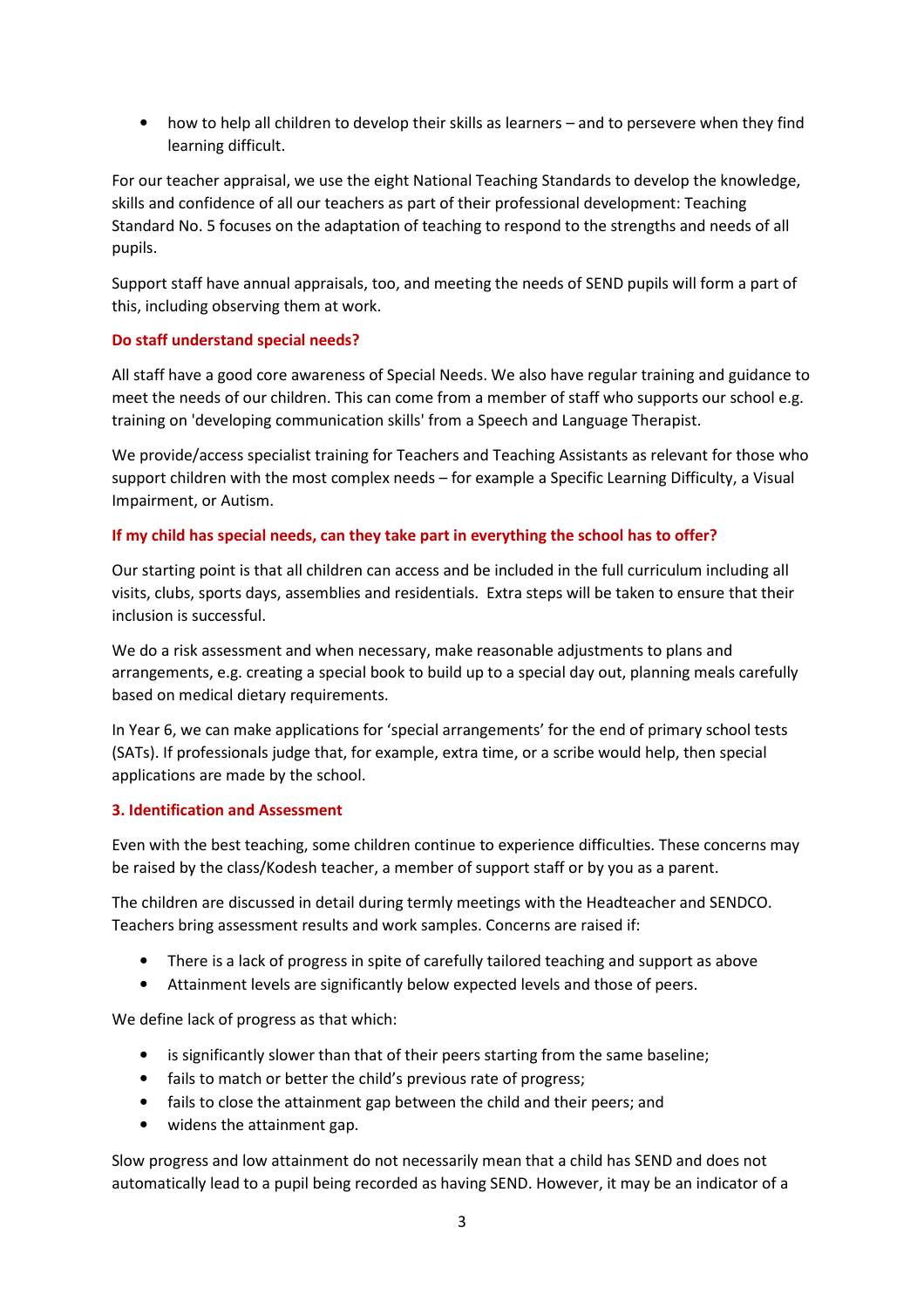range of learning difficulties or disabilities. Equally, it is not assumed that attainment in line with chronological age means that there is no learning difficulty or disability. For example, some children and young people may be high achieving academically but may require additional support in communicating and interacting socially. Some learning difficulties and disabilities occur across the range of cognitive ability and, left unaddressed, may lead to frustration, which may manifest itself as disaffection, emotional or behavioural difficulties.

The purpose of identifying a need is to work out what we need to do next, and not to fit a child into a category. However, we would broadly consider SEND in 4 categories:

- Communication and interaction;
- Cognition and learning;
- Social, emotional and behavioural difficulties; and
- Sensory and/or physical needs.

You do not have to wait until these meetings to raise a concern – nor do the staff! We are always talking and sharing thoughts and ideas.

### 4. Teaching and Learning Support

After assessments and discussions, we would agree that the child is registered as having 'SEND support' and begin a process of graduated support.

The first thing we do is to share concerns with you as parents. Then, the class/Kodesh teacher, together with the SENDCO, will draw up an Individual Education Plan (IEP). This is written in collaboration with you and your child and records targets for the term.

We set SMART targets, targets that are Specific, Measurable, Achievable, Realistic and that set a Timeframe.

Parents are given a copy of this IEP to take home, so everyone is clear what the targets, support and strategies are and so that everyone works together.

This IEP frames the work your child does with additional adults. This might be a daily 15-minute oneto-one session or a 30-minute one-to-one session three times a week. We tend to follow the principle of 'little and often'.

These sessions run for a limited time. They are well taught by a Teacher or Teaching Assistant. We provide additional support through a variety of approaches and our core principle is doing what is right for your child rather than using 'off the peg' packages and programmes. These include targeted literacy support in the classroom and in one-to-one and small group teaching sessions. We always consult you when we are planning to do this, and we report back on your child's progress.

We will always try to make sure that a child does not miss important parts of a lesson, or consistently miss the same lesson. Teachers constantly talk with SEND support staff and rotate when children have their one-to-one time, so the same subject/part of a lesson isn't missed. We often do groups during assembly too.

### 5. Reviewing Children's Progress

SEND support takes the form of a four-part cycle (assess – plan – do – review) through which earlier decisions and actions are revisited, refined and revised with a growing understanding of the pupil's needs and of what supports the pupil in making good progress and securing good outcomes. It draws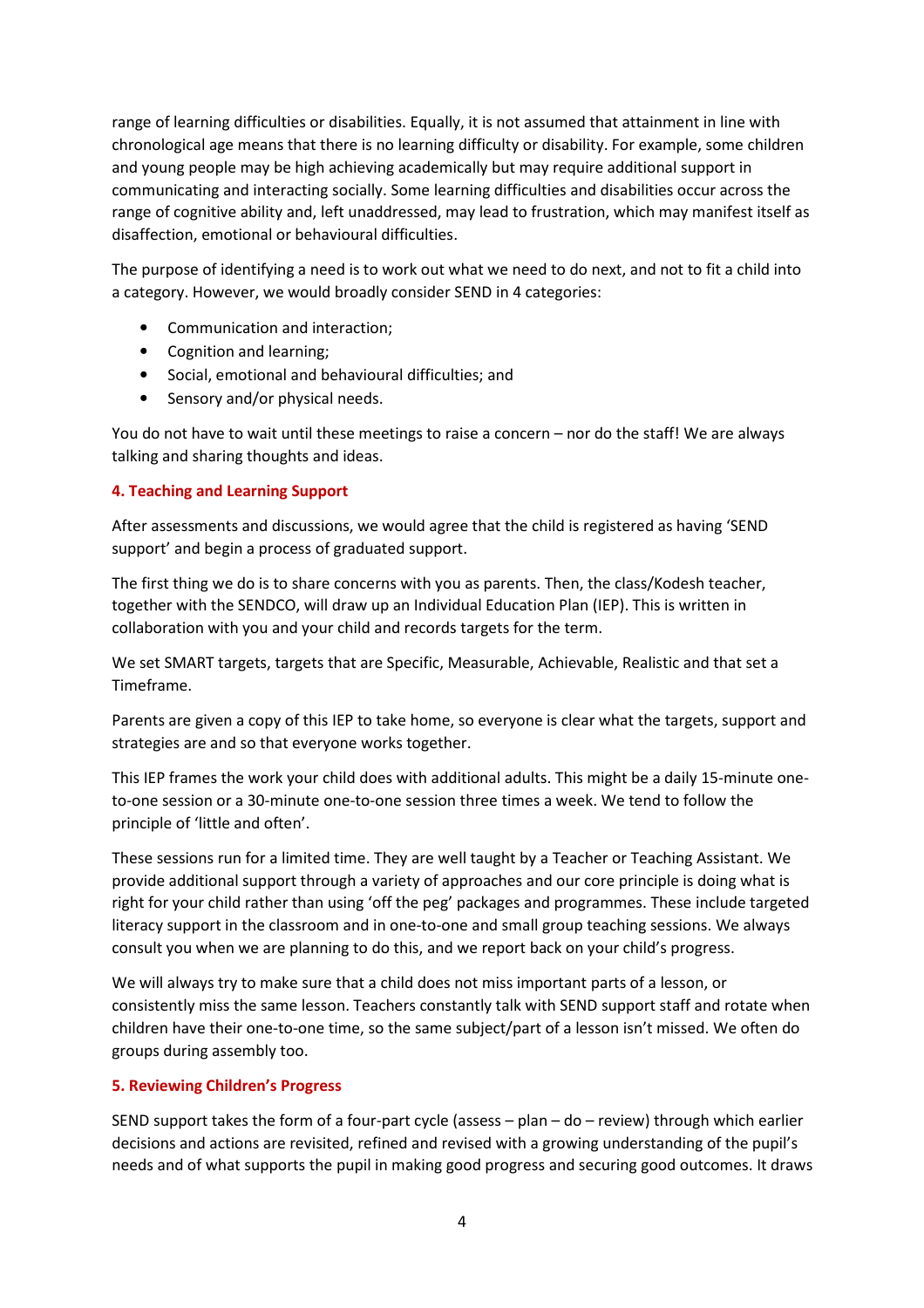on more detailed approaches, more frequent review and more specialist expertise in successive cycles to match interventions to the child.

Review meetings are held termly but communication is always open – in person, by phone or by email. It is our goal to listen to and include parents' perspectives always. We hope that targets and support strategies are made clear – for example rehearsing words or phonic sounds daily – so parents feel able to help too.

If you are concerned about lack of progress at any time, please talk with your child's teacher. You do not have to wait until we have a more formal review meeting to share concerns.

These are the sorts of things – the facts and data – we look at and talk about to make sure we are meeting the needs of children with SEND. We don't look at everything on this list for every child, but it gives you a sense of what we care about:

- How they're doing with learning and if they're making good progress;
- Their behaviour for example, few incidents at playtime;
- How involved they are in school life: activities, visits and clubs, and taking responsibilities;
- Parent feedback your confidence and trust;
- Your child's own sense of success and inclusion;
- Their attitudes to themselves, their peers and school; and
- Their personal resilience and confidence as learners.

Some issues may raise concerns and may impact on progress and attainment, but we do not consider them to be special educational needs e.g.:

- Poor attendance;
- Speaking English as an additional language;
- Being in receipt of free school meals; and
- Being a looked after child.

At the end of the review meeting one of three things happens:

- We decide progress is back on track and we don't write an IEP for the next term;
- We agree new targets and update the IEP for the next term; or
- We decide to ask specialist services to support us and your child as we have further concerns and/or would like external advice and support.

#### Will my child always be registered as having special needs?

If, at any point, a child makes better than expected progress the decision may well be taken to take the child off the SEND Profile. They will of course be kept under review.

#### What records are kept? What is shared?

All the support teachers keep records of sessions e.g. scores on key words and records of progress.

Informal notes are made at the termly review meetings with the Headteacher/SENDCO and these are filed in the SENDCO's Office.

All supporting professionals write target setting documents and review notes which are shared with parents. Any reports or correspondence with professionals beyond the school are kept in a file in the SENDCO's office.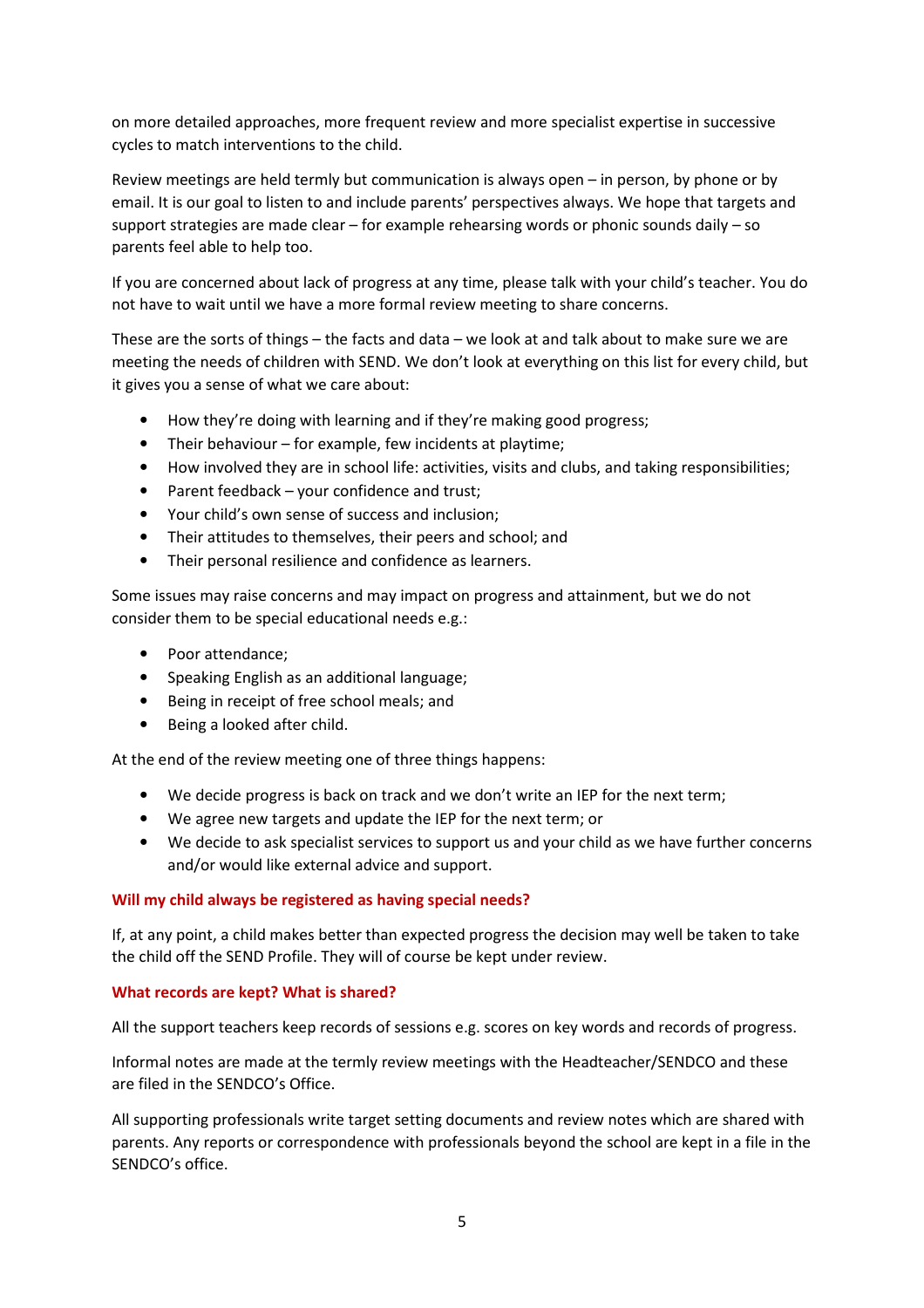## 6. Specialist Services and Support

We would keep up this process of assess - plan - do - review each term. Where a pupil continues to make less than expected progress, despite support and interventions that are matched to the pupil's areas of need we will consider involving specialists. As a Barnet school we can access a range of support services – see below.

The involvement of specialists and what was discussed or agreed will be recorded and shared with you as parents and with teaching staff supporting the child in the same way as other SEND support. As parents you will always be involved in any decision to involve specialists.

These services provide a range of support including:

- working one-to-one and with small group work with children;
- providing training for teaching and support staff; and
- helping us to assess needs and plan next steps and review progress.

If your child requires these services, we will involve you in the process: we will ask you to sign a referral form before the support can go ahead and you can meet the relevant specialist should you wish to.

You can find more information about specialist services who work with Barnet schools in the Local Authority Local Offer website.

These are some of the services we currently work with:

- Educational Psychologists;
- Occupational Therapists;
- Physiotherapists;
- Barnet Speech & Language Service;
- Barnet Education Welfare Service;
- The CAMHS Team;
- Social Services; and
- Health visitor/school nurse.

Each service has referral and eligibility criteria – this means that service support is targeted at children with higher levels of need. Their time is limited and sometimes it may be that after a referral process there is a wait.

Waiting lists can be frustrating: we work hard to try to get help from external professionals as soon as possible.

### 7. Accessible Classrooms and Effective Support

We adapt the curriculum to include children with SEND, for example:

- Providing quiet time out for a student with emotional needs;
- Providing a visual timetable; and
- Providing assistive technology.

### 8. Listening to Children

We know that the only way we really find out if a child is happy, feeling safe and taking part in the full life of our community is for the school to hear the views of the children.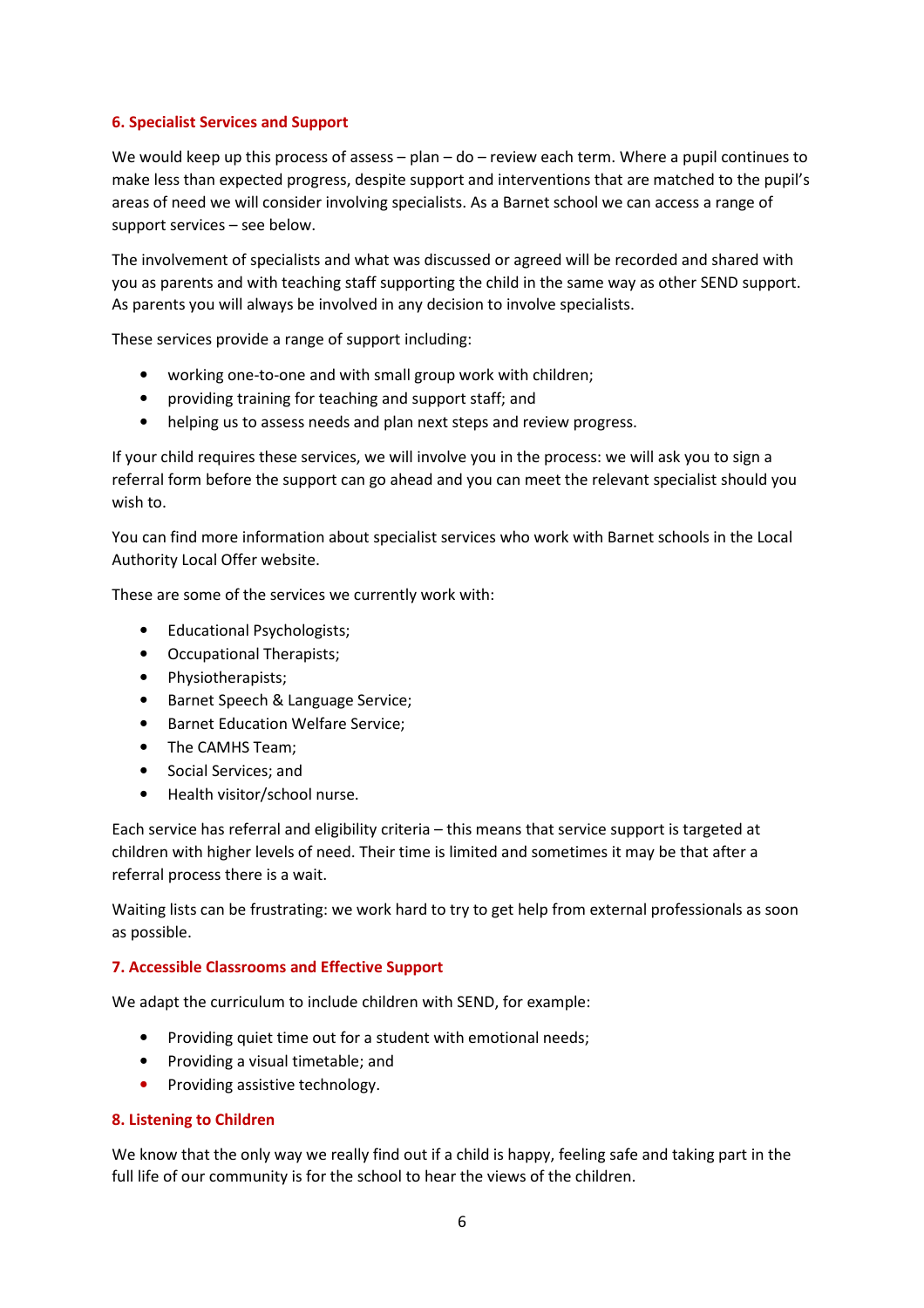We make sure that we listen to children in our school and respond to what they say in a number of ways, including:

- clear policies and systems to support children in expressing any worries or concerns that they have: giving children the right to choose a preferred adult to talk to;
- talking to children and/or groups of children after lesson observations to understand their experience of the lesson;
- inviting children to make personal contributions to their Annual Review meetings;
- doing an annual pupil questionnaire giving children their say;
- encouraging children to respond to feedback given through developmental marking;
- agreeing with them individual 'next steps' in their work;
- making sure that our School Council is inclusive;
- ensuring that our safeguarding procedures are strong and that all staff are well trained.

# 9. Working in Partnership with Parents and Carers

We know that the active involvement of parents/carers in supporting the education of their child is one of the most important factors in ensuring a child's success and achievement. We know that parents are the first educators of their child and that we need their knowledge to plan effectively. We will always involve parents and children in planning and reviewing progress.

We try to communicate clearly and regularly with parents and carers of children with SEND about, for example:

- how we support their children;
- their achievements and their well-being:
- their participation in the full life of our school; We will also help and advise parents/carers on how to help their children make progress at home, for example in mathematics and reading.

# What if I'm not happy with the support my child is getting?

We want to ensure that problems are highlighted at an early stage and dealt with effectively and thoroughly. The first person to talk to is your child's Class Teacher, who will always be happy to meet you, listen to your concerns and discuss how well your child is making progress in day-to-day lessons andabout their friendships and personal development. Suzi Jaeger as SENDCO is always happy to talk, too. If issues cannot be resolved, we do have a formal complaints policy which can be found on the school website.

If you would prefer to speak to an independent adviser, you may wish to talk to Barnet's Parent partnership adviser.

# 10. Managing Transitions

We always encourage parents to visit our Nursery or Reception classes before they start. We plan carefully to help children to feel safe and settle in and organise home visits to see the children in their home environmentand discuss their needs with parents.

When a child moves up to the next class, we organise handover meetings where teachers and support staff make sure that the new Class Teacher and Teaching Assistant (TA) have a clear understanding of the needs of all children.